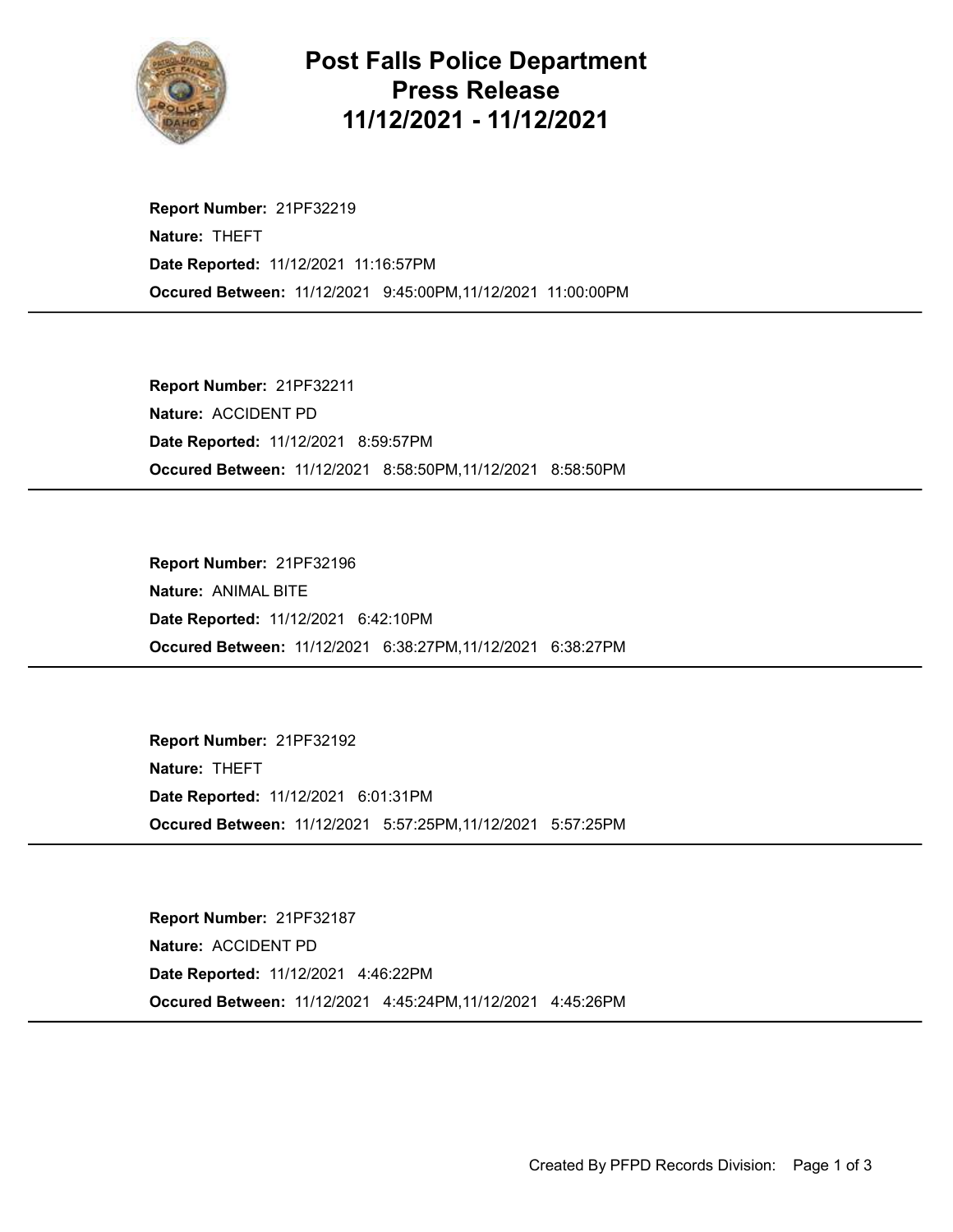Occured Between: 11/12/2021 3:48:42PM,11/12/2021 3:48:45PM Report Number: 21PF32182 Nature: ACCIDENT PD Date Reported: 11/12/2021 3:49:25PM

Occured Between: 11/12/2021 3:30:20PM,11/12/2021 3:30:24PM Report Number: 21PF32177 Nature: INFORMATION Date Reported: 11/12/2021 3:31:56PM

Occured Between: 12/23/2020 12:00:00PM,11/12/2021 2:48:03PM Report Number: 21PF32170 Nature: THEFT Date Reported: 11/12/2021 2:49:05PM

Occured Between: 11/12/2021 2:07:39PM,11/12/2021 2:07:39PM Report Number: 21PF32167 Nature: K9 USAGE Date Reported: 11/12/2021 2:07:54PM

Occured Between: 11/12/2021 11:10:00AM,11/12/2021 11:19:20AM Report Number: 21PF32150 Nature: TOBACCO PROBLEM Date Reported: 11/12/2021 11:20:20AM

Occured Between: 11/12/2021 11:15:15AM,11/12/2021 11:15:15AM Report Number: 21PF32149 Nature: THEFT Date Reported: 11/12/2021 11:17:08AM